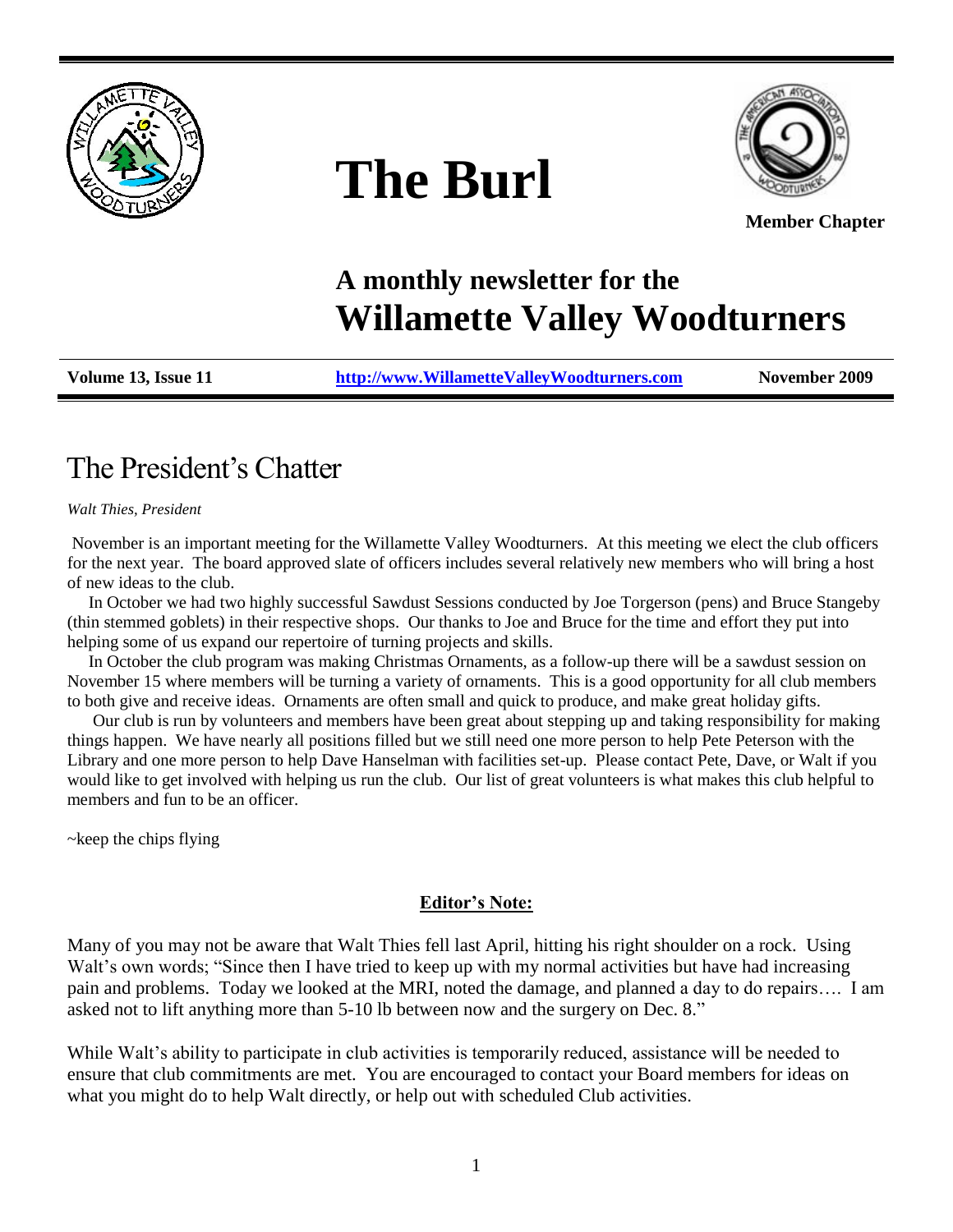#### **Member of the Month for October - Myron Yancey**

On an irregular basis our club recognizes a Member of the Month. We reserve this for those times when someone has gone above and beyond the call of duty for the club. Along with the recognition comes a gift certificate to one of our suppliers. This club is run by volunteers and many serve silently just to make the organization run. With a large active group there is much to be done. This month we recognize a member who has consistently given of his time at nearly every club event: Myron was present each day of our demo at both the State Fair and the steam-up, he helped with our mentoring program for high school students, he attends and helps with sawdust sessions, wood gathering, the various classes that we gave last winter, and he has invited many new turners into his shop for some one-on-one training. He has literally done it all. He qualifies as a quiet but very effective volunteer. The club recognizes the efforts of Myron Yancey.Members like Myron make it easy to be an officer and fun to be a member of the Willamette Valley Woodturners. Myron, thanks for all you do.

### *Current & Upcoming Events*

(Friday through Sunday, Nov 6th through the 8th) **Portland Woodworking Show**

The WVW will staff a demonstration booth at the Portland woodworking show November 6-8. We have been given the space of three booths for our club. There is a sign-up sheet for those who are interested in helping to staff the booth. Participants get in free. We will conduct our demonstration much as we did at the Steam-up and the State Fair. Although many of us have demonstrated at the show with other clubs**,** this club has not previously had a booth of its own. Several of us will be transporting lathes and stands to the expo center on Thursday (11/5) afternoon in a covered trailer. Contact Terry Gerros if you want something hauled up Thursday. We anticipate that there will be enough members involved so that each demonstrator will spend about half of the time at the booth and the rest of the time out spending money at other booths. There were many first year members that helped staff the booth at the State Fair and we hope that some of our newer members will join us in Portland. Don"t let your relative lack of experience cause you to hold back, someone will like watching anything that you can turn. We could use more help on Friday and Sunday. If you want to be involved but have not yet signed up contact Walt, 541-752-5214. We will car pool from the Senior Center parking lot.

(Thursday, November 12, 2009) **November Meeting**

Dick Worthey is going to demonstrate 'streptohedrons'. These are multi-sided, three-dimensional objects which can be good skill builders, in addition to giving us a chance to brush up on long forgotten math.

#### **Election of new officers will take place at the November Meeting.**

Our by-laws provide that a nominating committee will be appointed by the executive board to find and select one member who is willing to serve in each of the executive committee positions. After approval by the board**,** this slate **was** presented to the club at the October meeting. Elections will be held at the November meeting.

A member may be elected to an office for only two consecutive terms. This forced turnover of officers insures a constant supply of new ideas and has served the club well. The club is fortunate to have many members well qualified to be officers. In addition to the slate proposed by the board, nominations will be accepted from the floor. Any club member in good standing may be nominated.

The following board-approved slate was presented to the club at the October meeting: President – Jon Zwemke Vice President – Bruce Stangeby Secretary – Eric Dinger Treasurer – Gary McGuire for a second term. Board Position 1 – Myron Yancey for a second term Board Position 2 – Jerry Lelack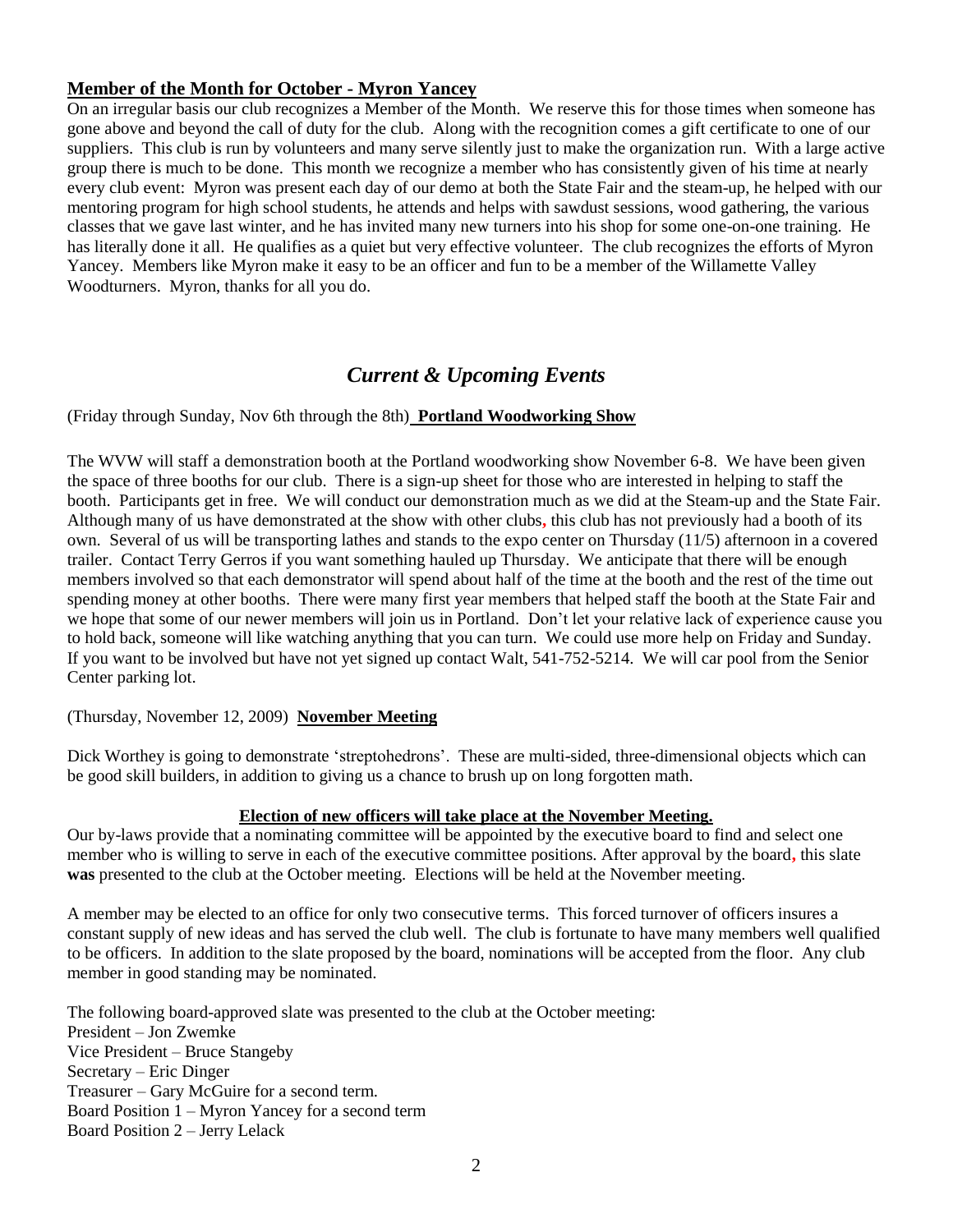#### (Sunday November 15) **Sawdust Session – Christmas Ornaments** *(Sorry, members only)*

A sawdust session is an opportunity for hands-on learning. The session will either be an open shop or a specific topic. Those who have a portable lathe are asked to bring them and an appropriate chuck. The club has one portable lathe that will be available. We expect to share the lathes so that all who want to turn will get some lathe time. Any member is welcome to come and bring tools to work with or projects that are causing you a problem. Help will be available. Normally a sawdust session will not involve a formal presentation such as we have at monthly meetings.

The November sawdust session will be a free-for-all making of Christmas ornaments. We are asking those who make ornaments to come to the session and bring what you need to make an ornament or two. If you have a few extra pieces of suitable wood, please bring them. For those who do not now make ornaments, come get some ideas and try your hand. Sawdust sessions are about exchanging ideas and making chips. Bring your tools, wood if you have it, and be prepared to make chips. Wood for ornaments is usually small (2**-**½**"** sq x 6", icicles are 1**-**½**"** x 5" **-** colored and straight grained or figured wood will work). If you are having a particular turning problem bring it and ask, someone will be able to help.

Wear your club name tag, bring your lunch and bring whatever you want to sit on. The sawdust session will be on Sunday, November 15, 2009, from 8:30 till 2:30**,** at the Ego"s shop at 1890 22nd St SE, Salem (see attached map).



If lost, call Walt"s cell 541-760-9309.

**===================**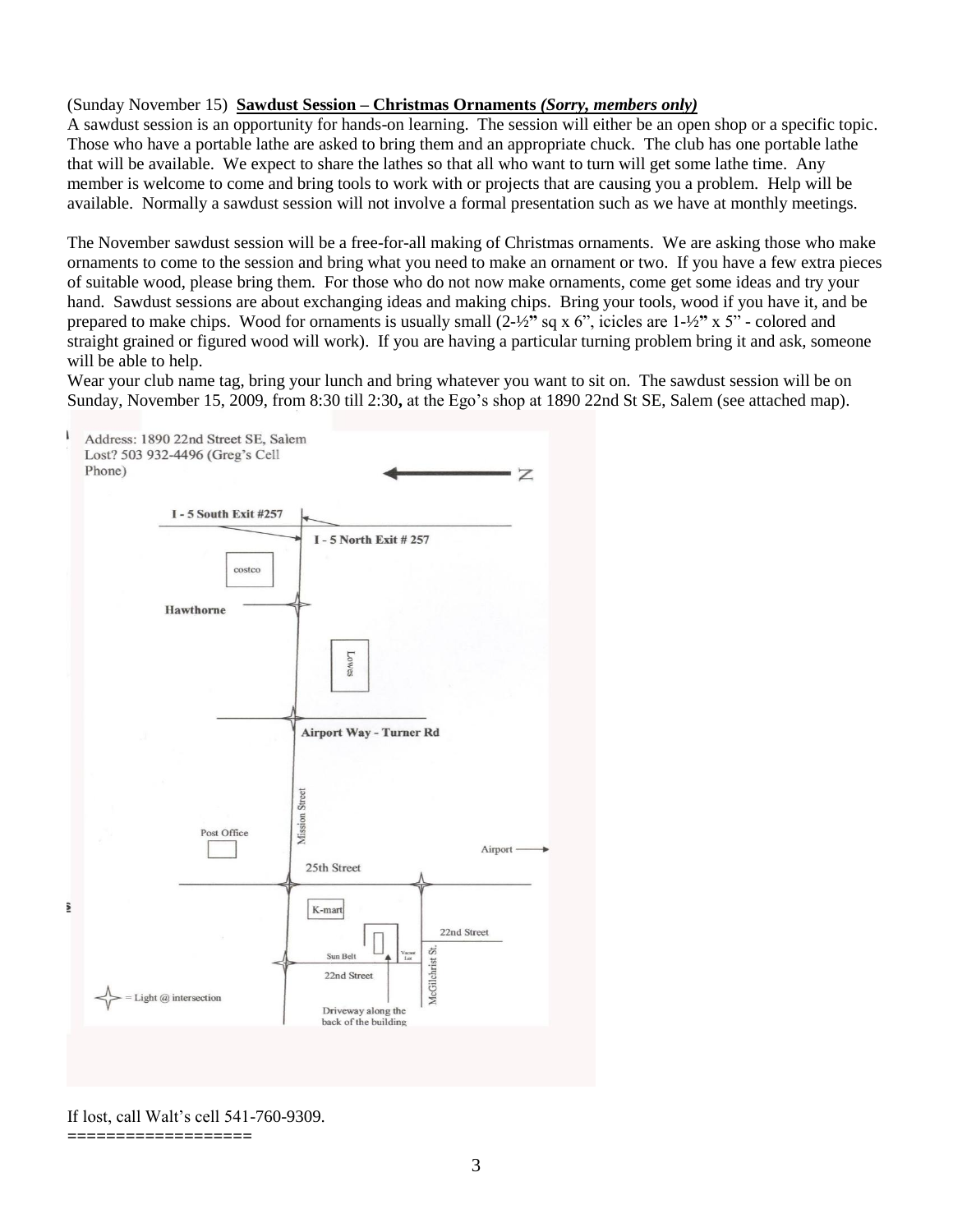#### **Upcoming Meetings**

#### (Thursday, Dec 10th) **Dessert Potluck/auction**

Our December meeting, the club"s annual Christmas dessert and auction, has evolved to be a social event. Everyone is encouraged to bring their spouses and any other guest they think would enjoy the evening, their favorite dessert, and a special woodturning project or two to donate to the auction. Our dues are kept low in part because the auction has provided one third to one half of our budget needs. So invite some friends, attend the auction, and buy some really nice Christmas presents.

### **Opportunities**

**Other Opportunities** (volunteers, appointed by the president)

**Webmaster**: Todd Yunker will continue.

**Newsletter Editor**: Bob Thompson has volunteered to assume this role. Duties of the newsletter editor include receiving written material and assembling it into the newsletter. Editing duties are limited to eliminating duplicate and outdated material.

**Librarian:** Incumbent Pete Peterson will continue in this position for another year but would like two assistants to help and to fill-in when he cannot be present.

**Assistant Librarian (2)**: Don Larson, a new member, has volunteered to help. **VACANT (1)** We need one more person.

**Photo Roster: VACANT** Maintaining the photo roster currently requires a digital camera and a computer with Microsoft Word. The roster is updated once a year (about March) to add new members and for changes in contact information. An occasional addendum page is produced to add new members and to correct contact information.

Coordinators:

**High School Mentoring Program**: Incumbent Rick Harris will continue.

**Steam-up**: **VACANT**

**State Fair Demonstration:** Bob Hutchinson has agreed to fill this position in 2010.

#### **Woodworking Show Demonstration**: **VACANT** in 2010

**Craft Supplies Group Order**: New member Terry Gerros volunteered to coordinate these group orders. This is a bigger job than it may appear and is a great service to club members. So far in 2009 members have saved almost \$3,000 by ordering as a group. See details of this program elsewhere in The Burl.

**New Members:** Bob Garvey and Tom Morrison agreed to continue.

**Facilities:** Incumbent Dave Hanselman will continue to fill this position but would like an assistant to help and to fillin when he cannot be present.

#### **Facilities Assistant**: **VACANT**

**Calling Tree:** Richard Pucillo and Carl Rodney agreed to continue

**Wood**: Jerry Lelack and Bob Hutchinson have volunteered to coordinate the wood gathering program. If you want to be part of the gathering crew or need wood, add your name to the list at the front desk.

**Video**: Nick Stag will continue in this position, and asked for two assistants to help and take over when his job calls him away.

**Video Assistants (2)**: New members Steve Rabun and Larry Curry have stepped up and volunteered to help Nick with the video.

The club runs well because of the many folks willing to pitch in and help make things happen. The club thanks all of our volunteers, especially those who have stepped up to fill recent vacancies.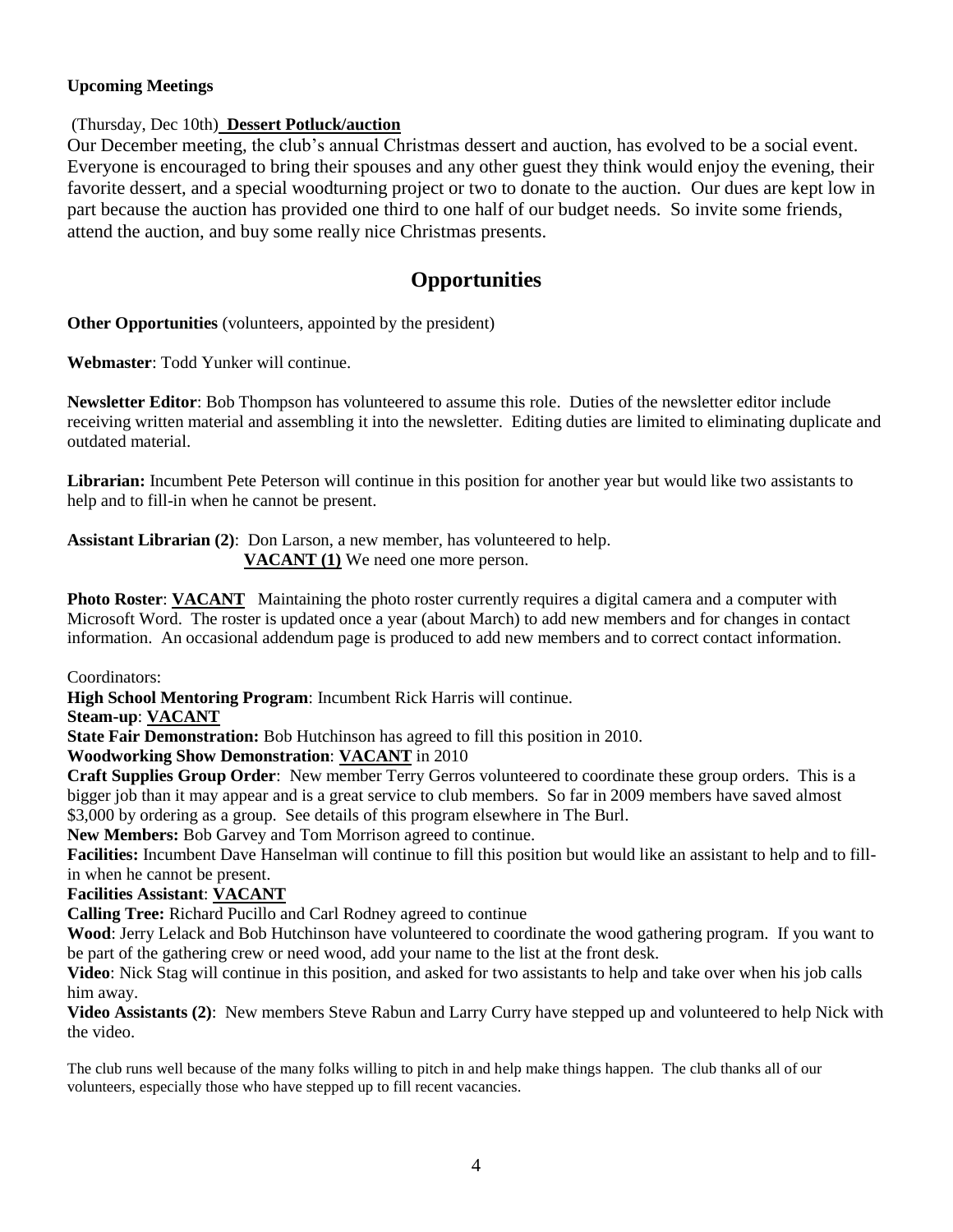# Membership Rewards (sorry, available to club members only)

## *Wood Gathering*

Sign-up sheets will be available to indicate your availability to help with wood gathering. A limited number of members experienced in the use of a chainsaw will be needed. In addition we will be seeking those who have a pick-up or trailer suitable for transporting wood and those who are willing to help with the loading. If logs are obtained**,** a work party will be planned to slab the logs and process the wood into turning blanks. Anyone who learns of a tree or log that is available to the club should notify Jerry Lelack (503 510-1577) or Bob Hutchinson (503 508-3279). Anyone looking for wood to use for turning should contact Jerry or Bob for wood availability. Be patient **–** wood is available when it is and this activity will need some time to get properly organized and to balance needs for turning wood with available supplies. The intent is to gather wood, process it to usable pieces, store it at the home of Terry Gerros', and then make it available to members. Pick up will be on scheduled days and times. Please sign-up on the appropriate sheet if you"re interested.

### *Supplies*

The club purchases a few supplies in bulk and sells it to members at club cost. We routinely have superglue (\$5), black or brown superglue (\$10) accelerator (\$6) and Anchor Seal (\$10/gal). Recently the club purchased a small supply of half round protractors (\$6) used to measure the angle ground on a tool, HSS rods (\$3) ¼" x 8" used to make the round skews demonstrated by Bill McCoy at the October meeting, and depth gauge (\$5). Bob Quadros will have the resale items still available at the meeting. It will expedite sales if you bring the correct change for the items you want.

### *Club Member Discounts*

- Club members are registered with Klingspor's Woodworking Shop at [www.woodworkingshop.com](http://www.woodworkingshop.com/) or 800-228-0000, they have your name and will give you a 10% discount.
- Hartville Tool will give club members a 20% discount for the next year and a 15% discount after that: [www.hartvilletool.com](http://www.hartvilletool.com/) or 800-345-2396
- If you show your club card at checkout time to the cashier at Woodcraft in Tigard they will give you a 10% discount (may not apply to some machinery). Show your club card at Rose City Lumber (Westside of Beaverton) and they will give you 10% off of exotic woods and up to 50% off on local hardwoods: [rosecitylumber@live.com](mailto:rosecitylumber@live.com) 503-875-2602.

# *Next Group tool order November 16th, 2009*

The club has an opportunity to submit another tool order at a reasonable discount to Craft Supplies USA. To participate in this program**,** the club must submit an order for more than \$1,000, paid for by one source, and delivered to one address. We will get a 13% discount off any current price plus free shipping. For example: if we order more than two tools, we get 10% off on those tools with an additional 13% taken off and free shipping. Machinery and fluids that require special shipping are not included. If you wish to participate in this program**,** prepare your order to include **the catalog you are using, page number, catalog number, item name, and price** (for this order try to use the 2009 catalog, or the sale page on their website) and send this list to Terry Gerros (503) 580-5013; [gerrost@yahoo.com.](mailto:gerrost@yahoo.com) **The order will be sent in on November 16.**

# Classes

We anticipate having classes for basic cuts and for sharpening in Nov/Dec., sign-up sheets will again be available at the November meeting. The list of those already registered will be present. If your name is not on the list but should be, please sign up. We will contact you about dates and times when class schedules are finalized.